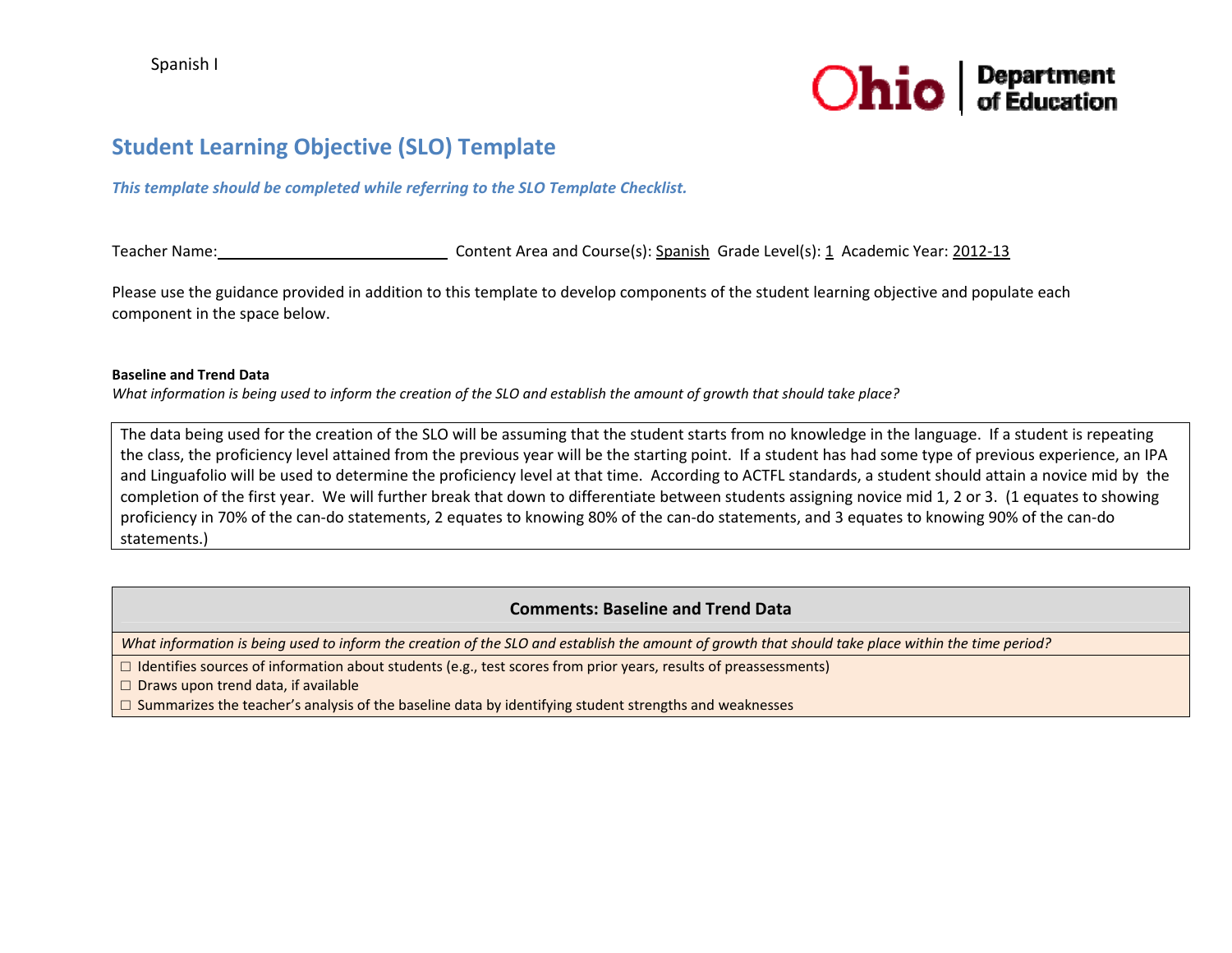1<sup>st</sup>: No, the reviewer/committee would not check this box without specific information about the students taking the course. How will you define "some type of previous experience" unless all students have baseline data? In the assessment section, the Linguafolio and Integrated Performance Assessment (IPA) are identified as those chosen to show growth for this SLO. For all students to have <sup>a</sup> growth measure, every student must be given both assessments at the beginning of the course to determine their proficiency level.

2<sup>nd</sup>: No. Trend data on the students is not provided. How have students taking this course performed on the Linguafolio and IPAs in the past three years? What is typical? Results could be summarized in <sup>a</sup> table in this section.

3<sup>rd</sup>: No. Student strengths and weaknesses were not provided. Since this is a beginning course, it may be possible to include information from similar courses (such as ELA courses). How have the current students performed on ELA assessments in the past? What is each student's reading level?

#### **Student Population**

*Which students will be included in this SLO? Include course, grade level, and number of students.*

All students in Spanish 1 will be included in this SLO. The majority of these students are freshmen and sophomores. There may also be juniors or possibly seniors in the class.

# **Comments: Student Population**

*Which students will be included in this SLO? Include course, grade level, and number of students.*

 $\Box$  Identifies the class or subgroup of students covered by the SLO

 $\square$  Describes the student population and considers any contextual factors that may impact student growth

 $\Box$  If subgroups are excluded, explains which students, why they are excluded and if they are covered in another SLO

1<sup>st</sup>: No. The number of classes, number of students in each class and the number of students in each grade level are needed.

2<sup>nd</sup>: No. Do any of the students have IEPs, 504s or WEPs and how might their areas of identification affect their growth? Have any of the students traveled to locations or known people from places where Spanish is the primary language? How might the grade level composition of the class impact student growth?

3<sup>rd</sup>: No. Although there is a reference to all students, provide an explicit statement that no students are excluded from this SLO.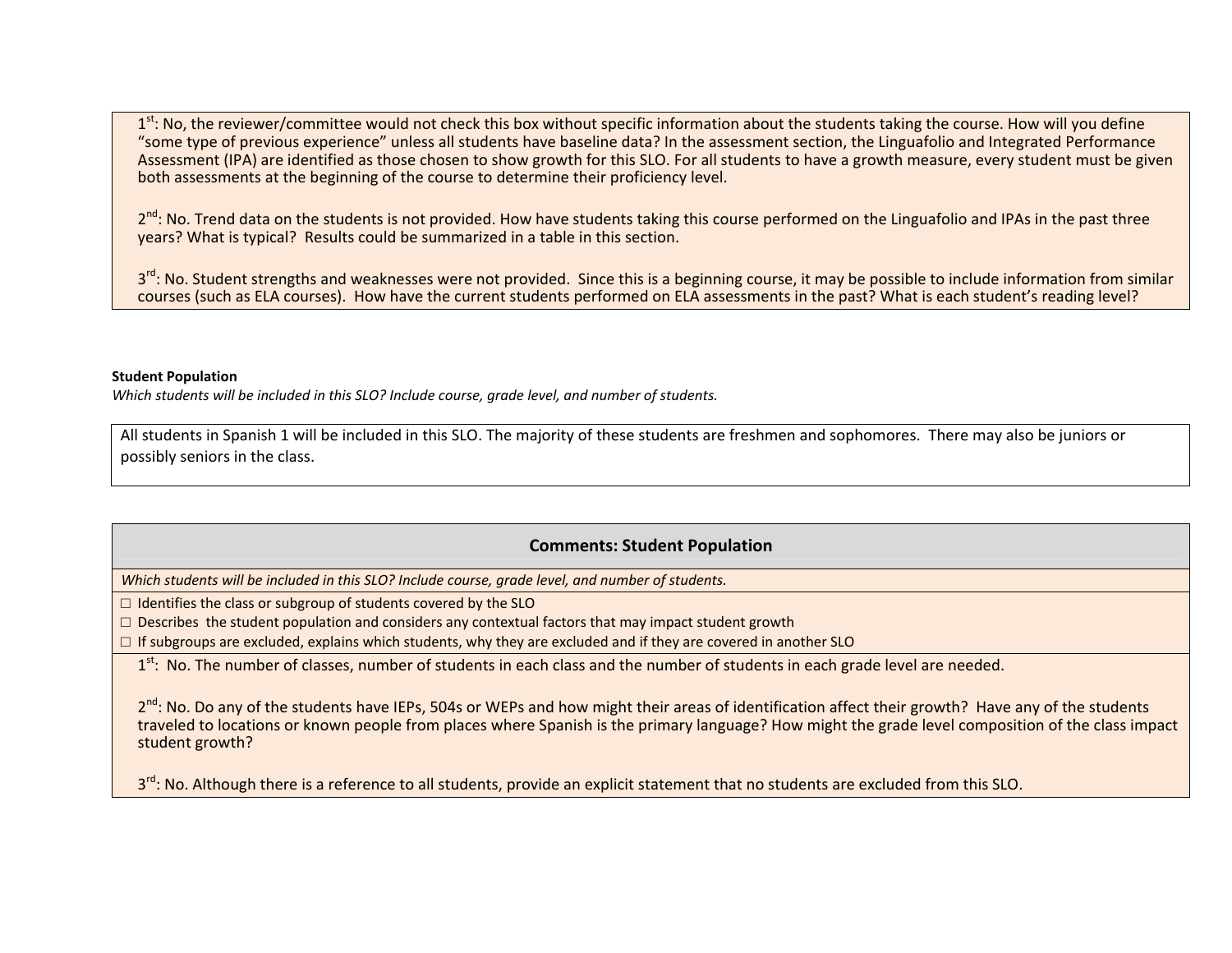#### **Interval of Instruction**

*What is the duration of the course that the SLO will cover? Include beginning and end dates.*

August 22, 2012 through June 5, 2013 (not sure what end date to use)

# **Comments: Interval of Instruction**

*What is the duration of the course that the SLO will cover? Include beginning and end dates.*

□ Matches the length of the course (e.g., quarter, semester, year)

 $1<sup>st</sup>$ : No. The end date must correspond to district evaluation timelines.

#### **Standards and Content**

*What content will the SLO target? To what related standards is the SLO aligned?*

The content taught will be the targets as defined in the Ohio Communicaton Standard for World Languages: Communicate in languages other than English, both in person and via technology using A. interpretive communication, B Interpersonal Communication, and C Presentational Communication. They will also use communication in the context of the Ohio Cultures Standard: Gain and use knowledge and understanding of other cultures. The Ohio Standards are based on the National World Language Standards.

# **Comments: Standards and Content**

*What content will the SLO target? To what related standards is the SLO aligned?*

□ Specifies how the SLO will address applicable standards from the highest ranking of the following: (1) Common Core State Standards, (2) Ohio Academic Content Standards, or (3) national standards put forth by education organizations

 $\Box$  Represents the big ideas or domains of the content taught during the interval of instruction

□ Identifies core knowledge and skills students are expected to attain as required by the applicable standards (if the SLO is targeted)

 $1^{\rm st}$ : Yes.

2<sup>nd</sup>: Yes.

3<sup>rd</sup>: Yes.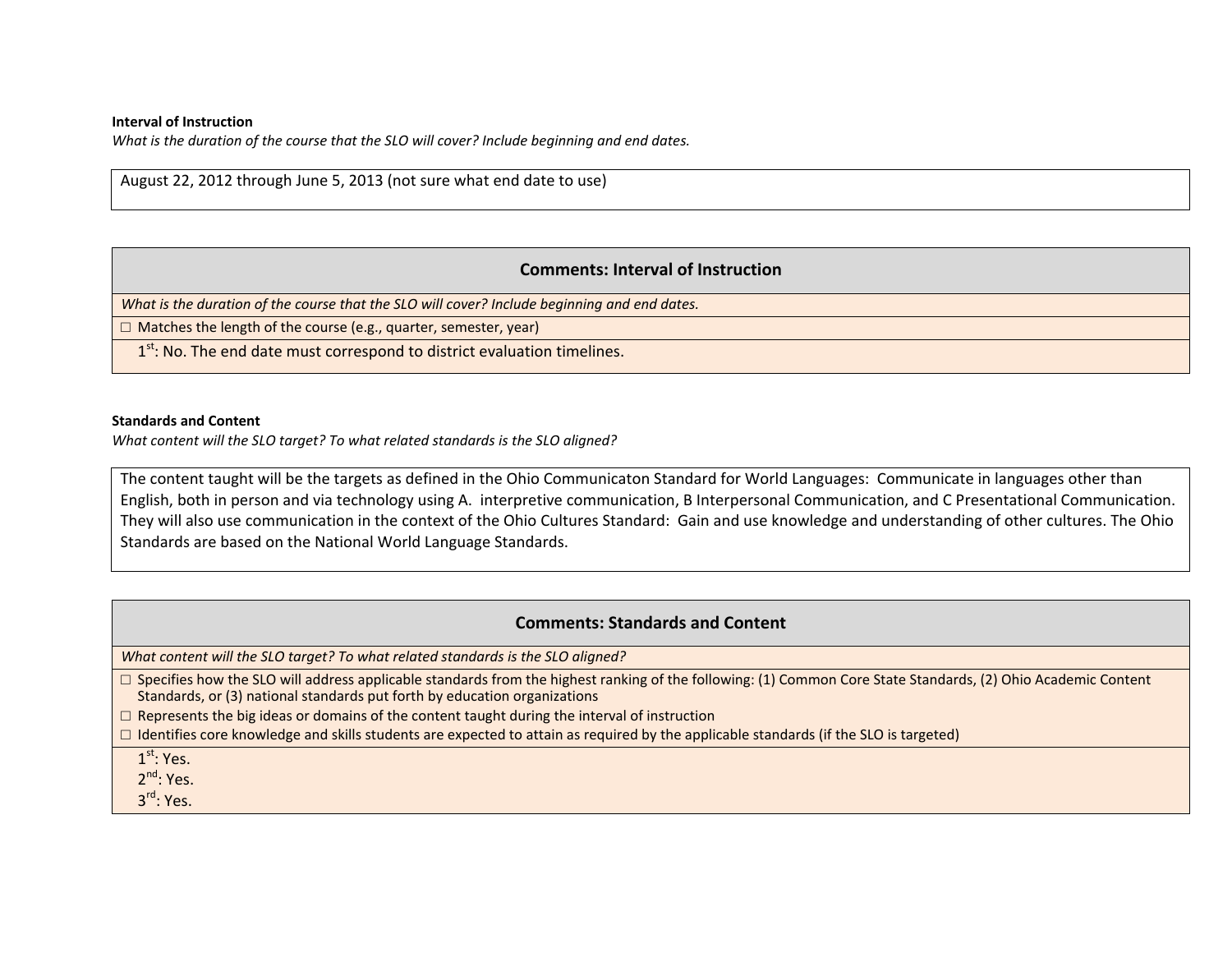#### **Assessment(s)**

*What assessment(s) will be used to measure student growth for this SLO?*

LinguaFolio and Ingegrated Perfomance Assessments. These assessments are designed to show growth in proficiency. They begin at novice low and can measure up to Superior. Students in Spanish 1 are expected to reach the novice mid level of proficency to show one year's growth.

## **Comments: Assessment(s)**

*What assessment(s) will be used to measure student growth for this SLO?*

□ Identifies assessments that have been reviewed by content experts to effectively measure course content and reliably measure student learning as intended

□ Selects measures with sufficient "stretch" so that all students may demonstrate learning, or identifies supplemental assessments to cover all ability levels in the course

 $\Box$  Provides a plan for combining assessments if multiple summative assessments are used

 $\square$  Follows the guidelines for appropriate assessments

1<sup>st</sup>: Yes. However, this needs to be stated. Provide information about the assessments.

2<sup>nd</sup>: Yes. However, more information is needed about the IPAs and about how the Linguafolio will be used throughout the course. Please explain what "growth in proficiency" means (growth in language proficiency?, growth toward the proficient level?). Provide information about the assessment in regards to meeting various ability levels.

3<sup>rd</sup>: No. How will the scores from the Linguafolio and the IPAs be combined?

 $4^{\text{th}}$ : No. More information is needed.

### **Growth Target(s)**

Considering all available data and content requirements, what growth target(s) can students be expected to reach?

By the end of year one, the students should be preforming at the novice mid (regular or strong) range. They will be able to understand familiar words, phrases, and simple sentences. They will be able to interact with help using words, phrases, and memorized expressions. They will be able to answer simple questions on very familiar topics. They will be able to provide some basic information on familiar topics in lists, phrases, and memorized expressions. They will be able to provide information about themselves and their immediate surroundings using words, phrases and memorized expressions.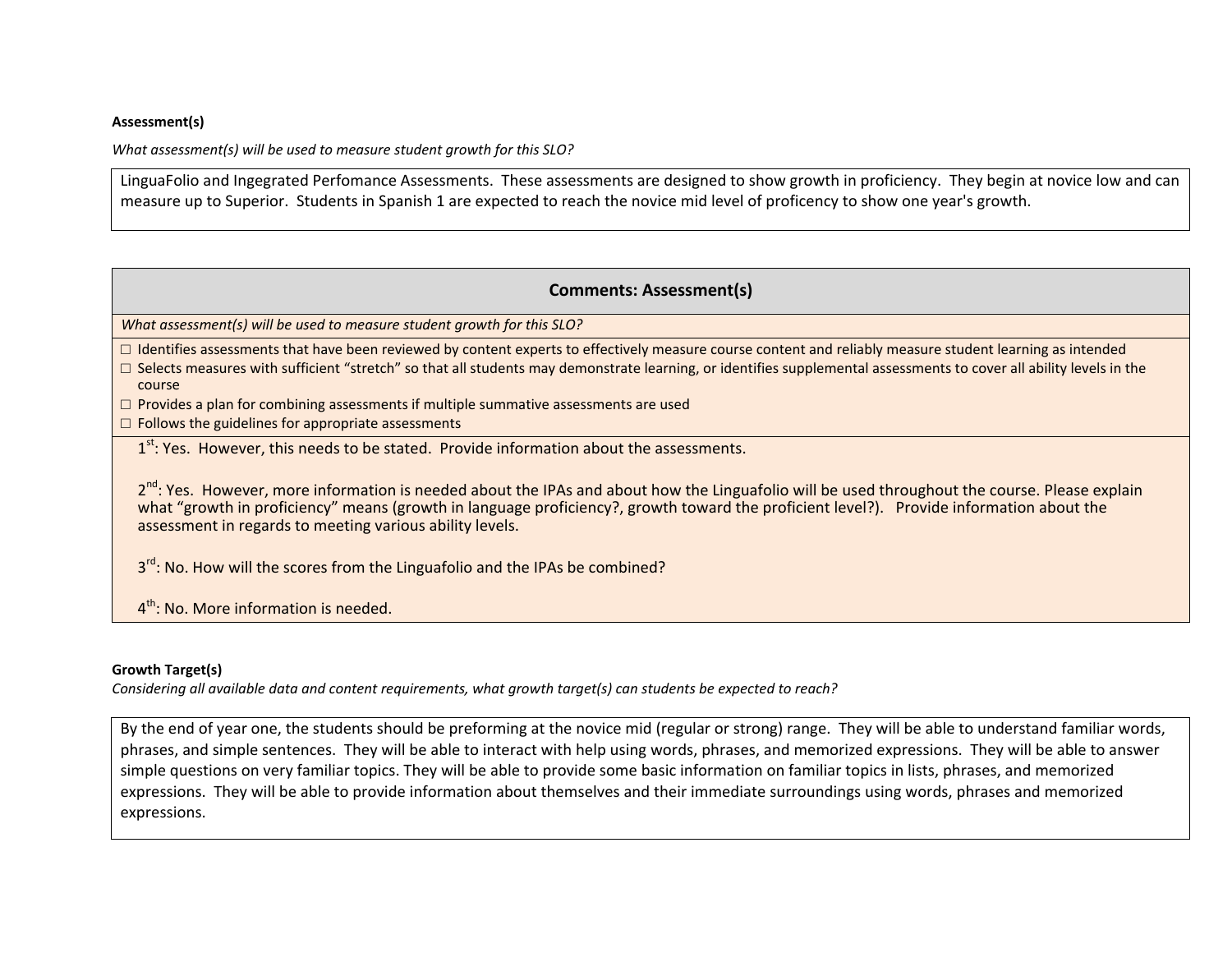# **Comments: Growth Target(s)**

Considering all available data and content requirements, what growth target(s) can students be expected to reach?

 $\Box$  All students in the class have a growth target in at least one SLO

 $\Box$  Uses baseline or pretest data to determine appropriate growth

□ Sets developmentally appropriate targets

 $\Box$  Creates tiered targets when appropriate so that all students may demonstrate growth

□ Sets ambitious yet attainable targets

 $1<sup>st</sup>$ : Yes. Growth target is novice mid for all students.

2<sup>nd</sup>: No. There is an assumption that all students are starting at the same level for this course. The instructor should verify this and include data.

3<sup>rd</sup>: Yes. However, the instructor should state why this is a developmentally appropriate target.

4<sup>th</sup>: No. Could the break down to differentiate between students assigning novice mid 1, 2 or 3 in the Baseline and Trend Data section be an attempt toward tiered targets?

5<sup>th</sup>: Unknown. Provide more information about why these are ambitious, yet attainable targets.

#### **Rationale for Growth Target(s)**

What is your rationale for setting the above target(s) for student growth within the interval of instruction?

According to ACTFL our National Standards and the focus of the AP test after five years of study, novice mid is an appropriate level for students to obtain after one school year of study.

# **Comments: Rationale for Growth Target(s)**

*What is your rationale for setting the target(s) for student growth within the interval of instruction?*